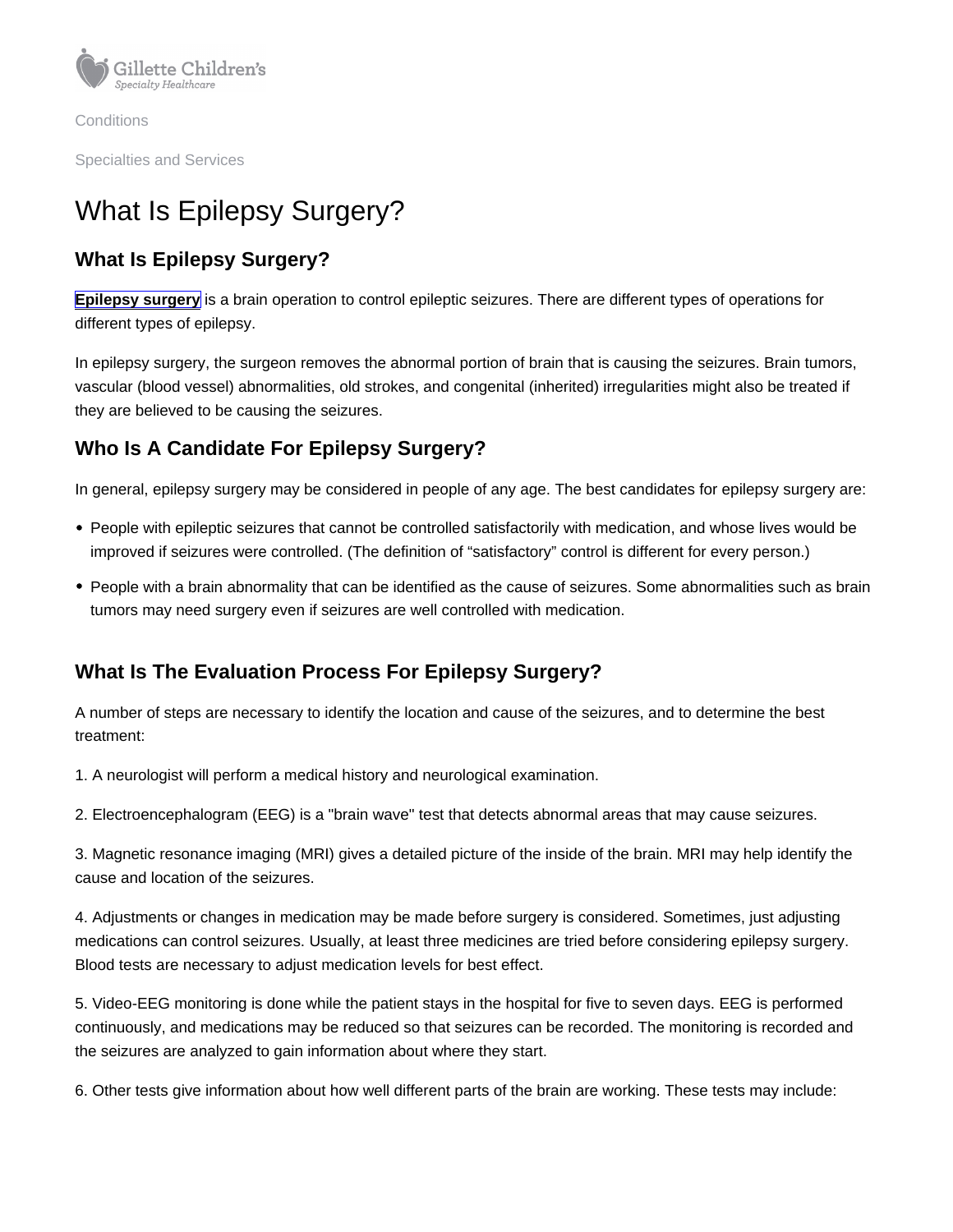- positron emission tomography (PET) scan,
- magnetoencephalogram (MEG)
- ictal SPECT
- functional MRI (fMRI),
- neuropsychological testing (memory, language, and thinking),

7. In some cases, EEG electrodes must be put directly into or on the surface of the brain through surgery to find the source of the seizures and to map out important brain functions that should be spared.

## Which Types Of Surgeries And Procedures Are Considered?

Focal resective surgery is performed in children with partial epilepsy, whose seizures arise from a small part of the brain. It might be caused by an injury, head trauma, brain tumor, or infection, among other things. During this type of surgery, a small part of the the temporal lobe, or under the temple, is removed in order to preserve important neurological functions. These functions include movement, sensation, speech, and memory.

Hemispherectomy is performed on people with abnormalities on one hemisphere of the brain. Children with Sturge-Weber disease, Rasmussen's encephalitis, hemimegalencephaly, or perinatal stroke may injure a large area on one side of their brain. Children tend to have neurologic problems, like paralysis and loss of feeling on one side of the body. With this surgery, a portion of the damaged brain is removed, and the rest of the hemisphere is disconnected from the "good" portions of the brain. This can keep the seizures from spreading.

[Callosotomy](https://www.gillettechildrens.org/conditions-care/corpus-callosotomy)  $\parallel$  involves cutting part of the corpus callosum. This is a large bundle of nerve fibers that connect both sides of the brain. In doing so, it stops the seizures from spreading from one side of the brain to the other. Children with severe stiffening or limp seizures that cause falling tend to benefit from this the most.

Subdural electrode insertion involves placing electrodes directly in contact with the brain. In doing so, a surgeon can pinpoint the region of the brain that is causing seizures. It can also be used to stimulate underlying brain tissue.

Stereoelectroencephalography (SEEG) is a "less invasive" method for mapping seizures. Thin probes are placed into deep regions in the brain. This technique allows safe, accurate, three-dimensional mapping of seizure activity in brain regions that can otherwise not be seen. It is especially useful for children who receive "normal" MRI results.

[Vagal nerve stimulation](https://www.gillettechildrens.org/conditions-care/vagus-nerve-stimulation) involves placing an electrode on the left vagus nerve and a generator under the skin over the left chest. The device is then programmed to deliver periodic electrical impulses to the vagus nerve. They are then sent via the brainstem to the cerebral cortex. Forty to fifty percent of patients see a reduction in seizures. It is an option for children who cannot have resective surgery.

#### Integrated Care

If your child experiences seizures or has epilepsy, we offer complete diagnostic services and a team of experts to provide comprehensive care, beginning with a first seizure evaluation by experts in nursing and neurology (pediatric neurologists, epileptologists, and neurology nurse practitioners).